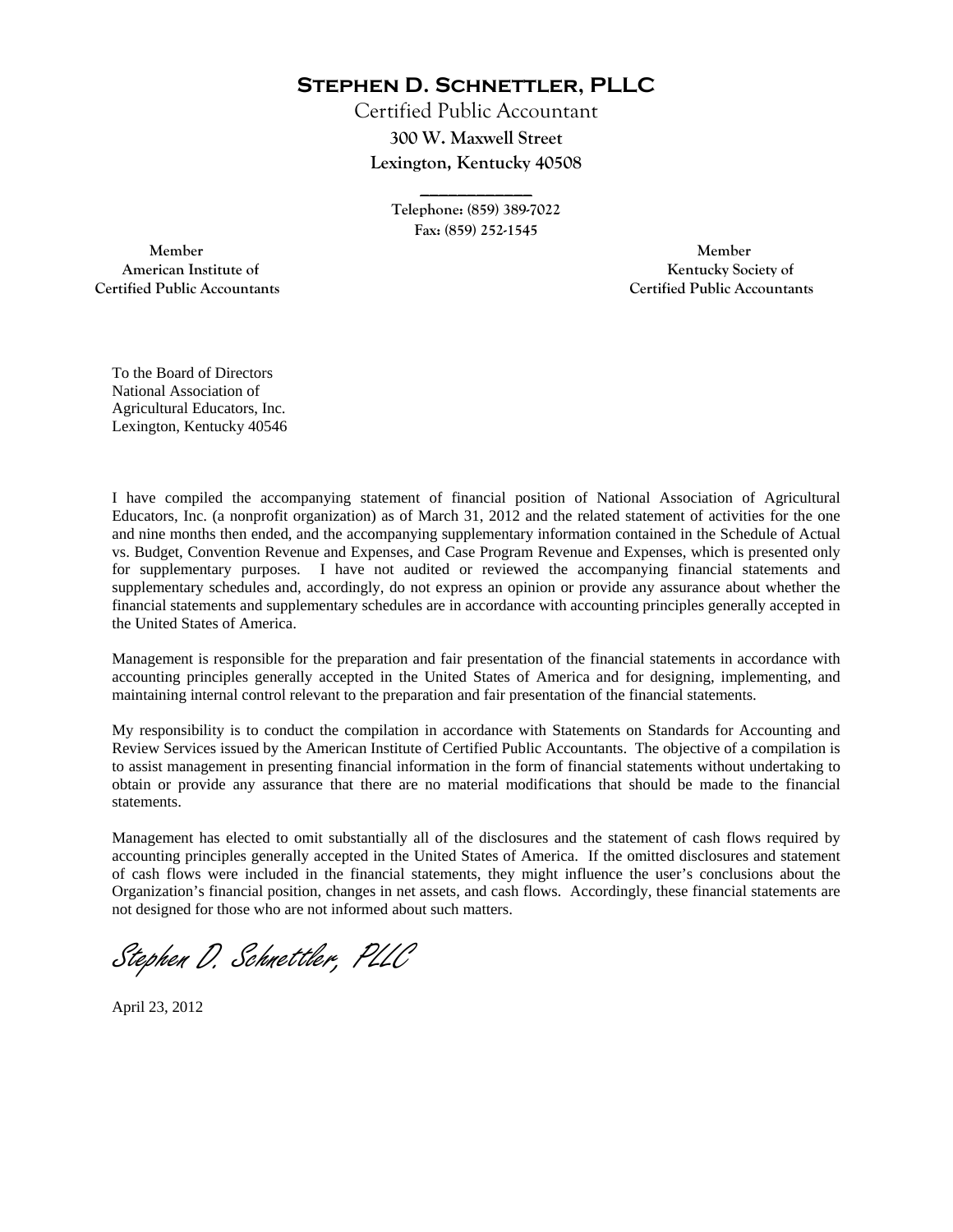# NATIONAL ASSOCIATION OF AGRICULTURAL EDUCATORS, INC. **Statement of Financial Position** March 31, 2012

| <b>ASSETS</b>                         |               |
|---------------------------------------|---------------|
| Cash on deposit                       | \$<br>28,445  |
| Investments - operating fund          | 443,570       |
| Investments - life membership fund    | 159,561       |
| Investments - reserve fund            | 83,635        |
| Accounts receivable                   | 82,292        |
| Prepaid expenses                      | 7,539         |
| Property and equipment - CASE         | 1,036         |
| Property and equipment                | 14,037        |
| <b>TOTAL ASSETS</b>                   | \$<br>820,115 |
| <b>LIABILITIES AND NET ASSETS</b>     |               |
| <b>LIABILITIES</b>                    |               |
| Accounts payable                      | \$<br>25,112  |
| Accrued leave payable                 | 25,077        |
| Other current liabilities             | 4,142         |
| <b>TOTAL LIABILITIES</b>              | 54,331        |
| <b>NET ASSETS</b>                     |               |
| Unrestricted net assets:              |               |
| Current operation                     | 638,398       |
| Board designated for special purposes | 129,248       |
| Temporarily restricted net assets     | 752           |
| <b>CASE Project</b>                   | (2,614)       |
| <b>TOTAL NET ASSETS</b>               | 765,784       |
| TOTAL LIABILITIES AND NET ASSETS      | \$<br>820,115 |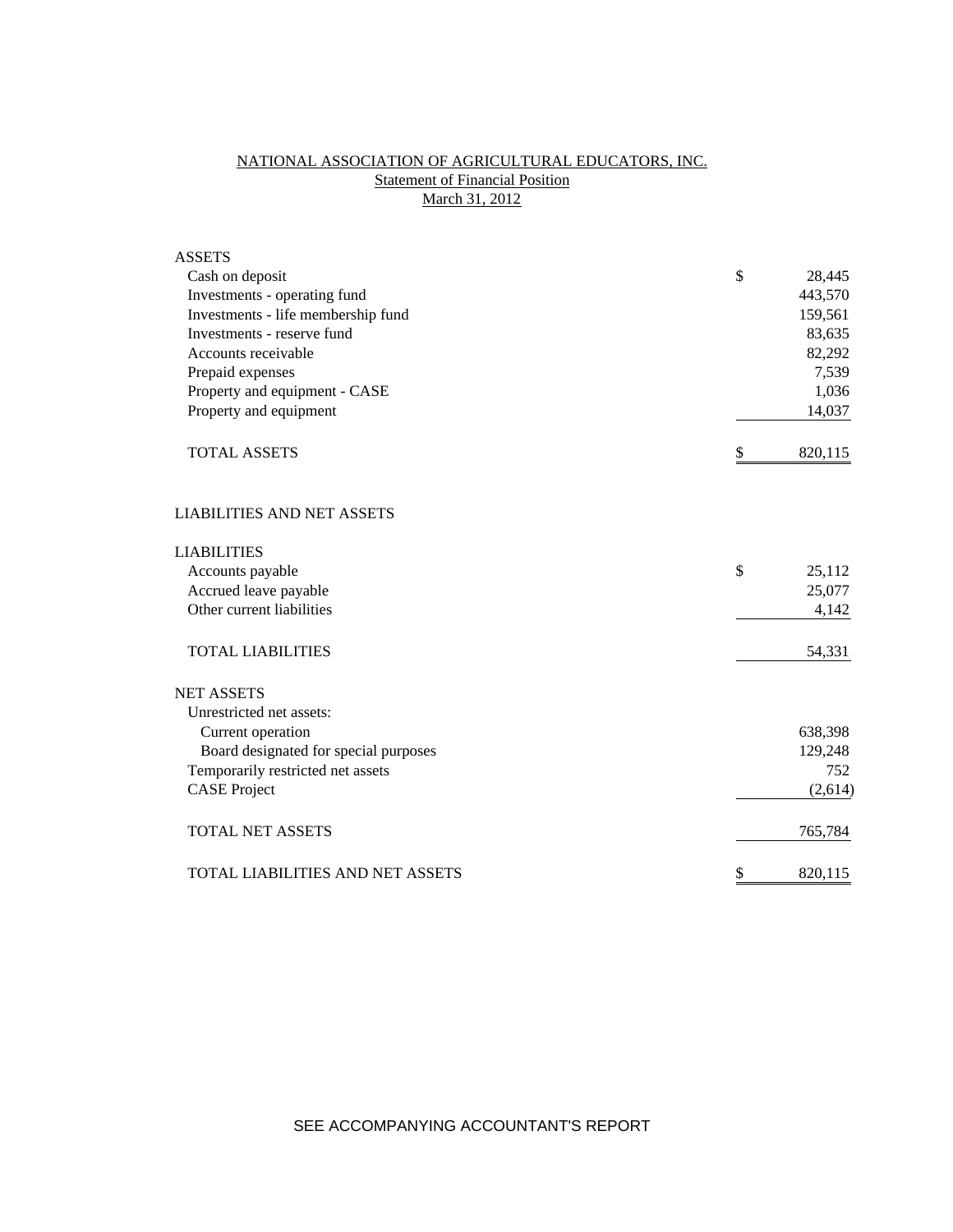## NATIONAL ASSOCIATION OF AGRICULTURAL EDUCATORS, INC. Statement of Activities For the Nine Months Ended March 31, 2012

|                                       |         | Unrestricted |       |            |             |               |               |           |
|---------------------------------------|---------|--------------|-------|------------|-------------|---------------|---------------|-----------|
|                                       | Current |              | Board |            | Temporarily | CASE          |               |           |
|                                       |         | Operations   |       | Designated | Restricted  | Project       |               | Total     |
| Revenue, Gains and Losses             |         |              |       |            |             |               |               |           |
| Membership dues                       | \$      | 359,040      | \$    | 5,400      | \$          | \$            | \$            | 364,440   |
| Convention registration               |         | 82,293       |       |            |             |               |               | 82,293    |
| Sponsorship and awards                |         | 9,950        |       |            |             |               |               | 9,950     |
| Merchandise sales                     |         | 3,791        |       |            |             |               |               | 3,791     |
| Contributions                         |         |              |       |            | 704         |               |               | 704       |
| Management fees                       |         | 72,500       |       |            |             |               |               | 72,500    |
| Net realized and unrealized           |         |              |       |            |             |               |               |           |
| gains (losses) on securities          |         | (9,215)      |       |            |             |               |               | (9,215)   |
| Interest and dividends                |         | 15,950       |       |            |             |               |               | 15,950    |
| FFA Foundation projects               |         | 176,485      |       |            |             |               |               | 176,485   |
| CASE Program income                   |         |              |       |            |             | 359,512       |               | 359,512   |
| Other income                          |         | 143,705      |       |            |             |               |               | 143,705   |
| Total Revenue, Gaines and Losses      |         | 854,499      |       | 5,400      | 704         | 359,512       |               | 1,220,115 |
| Net Assets Released from Restrictions |         |              |       |            |             |               |               |           |
| Total Revenue, Gains and Losses       |         |              |       |            |             |               |               |           |
| and Reclassifications                 |         | 854,499      |       | 5,400      | 704         | 359,512       |               | 1,220,115 |
| Expenses                              |         |              |       |            |             |               |               |           |
| General expenses                      |         | 555,193      |       |            |             |               |               | 555,193   |
| FFA Foundation projects               |         | 105,258      |       |            |             |               |               | 105,258   |
| <b>CASE Program expenses</b>          |         |              |       |            |             | 513,880       |               | 513,880   |
| Convention expenses                   |         | 128,290      |       |            |             |               |               | 128,290   |
| Total expenses                        |         | 788,741      |       |            |             | 513,880       |               | 1,302,621 |
| INCREASE (DECREASE) IN NET ASSETS     |         | 65,758       |       | 5,400      | 704         | (154, 368)    |               | (82, 506) |
| NET ASSETS AT BEGINNING OF PERIOD     |         | 572,640      |       | 123,848    | 48          | 151,754       |               | 848,290   |
| NET ASSETS AT END OF PERIOD           | \$      | 638,398      | \$    | 129,248    | \$<br>752   | \$<br>(2,614) | <sup>\$</sup> | 765,784   |

SEE ACCOMPANYING ACCOUNTANT'S REPORT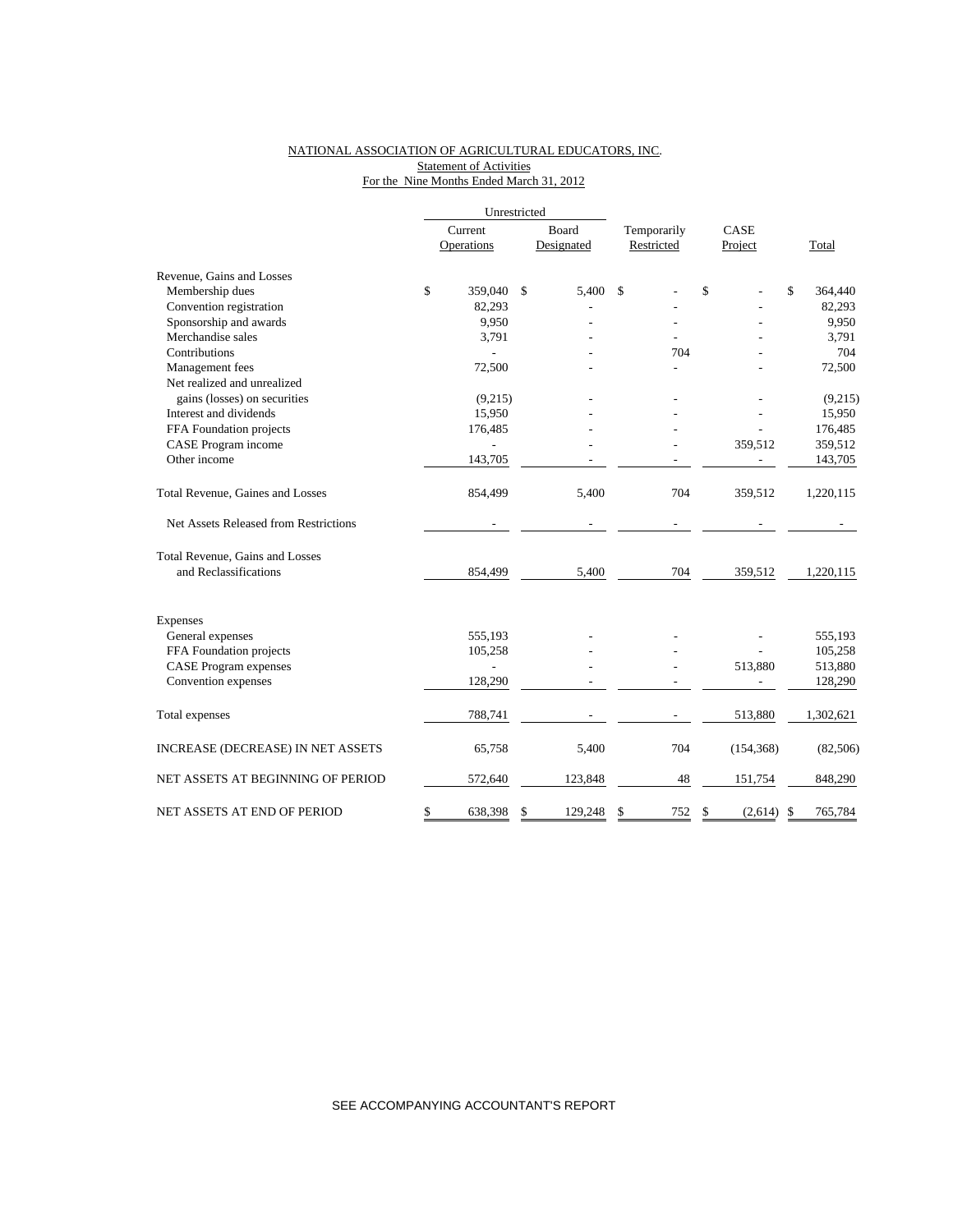#### NATIONAL ASSOCIATION OF AGRICULTURAL EDUCATORS, INC. Schedule of Actual vs. Budget

For the One and Nine Months Ended March 31, 2012

|                                                            | <b>MONTH</b><br><b>ACTUAL</b> | <b>MONTH</b><br><b>BUDGET</b> |              | <b>MONTH</b><br><b>\$VARIANCE</b> | YEAR TO DATE<br><b>ACTUAL</b> | <b>YEAR</b><br><b>BUDGET</b> | <b>YEAR</b><br><b>\$VARIANCE</b> |
|------------------------------------------------------------|-------------------------------|-------------------------------|--------------|-----------------------------------|-------------------------------|------------------------------|----------------------------------|
| <b>REVENUE</b>                                             |                               |                               |              |                                   |                               |                              |                                  |
| Member dues                                                | \$<br>9,405                   | \$<br>32.164                  | $\mathbb{S}$ | $(22,759)$ \$                     | 345,770 \$                    | 385,970 \$                   | (40,200)                         |
| Corporate membership dues                                  | 3,000                         | 2,563                         |              | 437                               | 18,670                        | 30,750                       | (12,080)                         |
| <b>NSTA Dues</b><br>Delmar scholarships                    | Ĭ.<br>ä,                      | $\overline{a}$<br>625         |              | ÷,<br>(625)                       | $\sim$                        | 7,500                        | $\overline{a}$<br>(7,500)        |
| Foundation management fees                                 |                               | 4,583                         |              | (4,583)                           | 72,500                        | 55,000                       | 17,500                           |
| MBNA affinity credit card program                          | Ĭ.                            | $\overline{\phantom{a}}$      |              | L,                                | $\overline{\phantom{a}}$      |                              |                                  |
| Toyota vehicle lease management fee                        |                               |                               |              | L,                                |                               |                              |                                  |
| Interest and dividends                                     | 1,012                         | 500                           |              | 512                               | 11,880                        | 6,000                        | 5,880                            |
| Net realized and unrealized                                |                               |                               |              |                                   |                               |                              |                                  |
| gains (losses) on securities                               | 2,990                         | 2,583                         |              | 407                               | (9,215)                       | 31,000                       | (40,215)                         |
| Merchandise sales                                          | 602                           | 708                           |              | (106)                             | 3,791                         | 8,500                        | (4,709)                          |
| Investment income, Life Fund                               | 191                           | 250                           |              | (59)                              | 4,070                         | 3,000                        | 1,070                            |
| Contributions, Legislative Fund                            | ÷,                            | $\overline{\phantom{a}}$      |              | L,                                | 704                           | L,                           | 704                              |
| Miscellaneous income                                       | 950                           | 250                           |              | 700                               | 7,877                         | 3,000                        | 4,877                            |
| National Teach Ag Campaign                                 | 13,682                        | $\frac{1}{2}$                 |              | 13,682                            | 42,177                        |                              | 42,177                           |
| Teacher crisis fund                                        | Ĭ.                            | $\overline{\phantom{a}}$      |              | $\overline{\phantom{m}}$          | 6,108                         | ÷,                           | 6,108                            |
| Risk management education                                  |                               | $\overline{a}$                |              | ÷,                                | $\overline{\phantom{a}}$      |                              | ÷.                               |
| AEM business manager stipend                               |                               | 333<br>ä,                     |              | (333)<br>÷,                       | ÷,                            | 4,000                        | (4,000)                          |
| GMAC SmartEdge program<br>Webinar revenue                  | Ĭ.                            | 1,367                         |              | (1, 367)                          |                               | ÷,<br>16,400                 | (16, 400)                        |
| DuPont Agrisciense                                         | 639                           | ٠                             |              | 639                               | 62,152                        | ä,                           | 62,152                           |
| Hurricane relief                                           |                               | $\overline{\phantom{a}}$      |              | ÷,                                | 500                           | $\overline{a}$               | 500                              |
| Council MMM management fee                                 |                               |                               |              |                                   | 5,000                         |                              | 5,000                            |
| FFA Foundation project - TTTK                              |                               | 4,625                         |              | (4,625)                           | 40,665                        | 55,500                       | (14, 835)                        |
| FFA Foundation project - OPAP                              |                               | 997                           |              | (997)                             | 12,008                        | 11,965                       | 43                               |
| FFA Foundation project - OMSP                              |                               | 946                           |              | (946)                             | 8,473                         | 11,350                       | (2, 877)                         |
| FFA Foundation project - OT                                |                               | 997                           |              | (997)                             | 7,847                         | 11,965                       | (4,118)                          |
| FFA Foundation project - OYM                               |                               | 946                           |              | (946)                             | 11,155                        | 11,350                       | (195)                            |
| FFA Foundation project - Greenhouse                        |                               | ٠                             |              | ÷,                                | $\sim$                        |                              | ٠                                |
| FFA Foundation project - LAA                               |                               |                               |              |                                   | 4,920                         | 4,170                        | 750                              |
| FFA Foundation teacher workshop                            |                               |                               |              | L,                                | 9,970                         | ÷,                           | 9,970                            |
| FFA Foundation internet café                               |                               |                               |              |                                   | 2,639                         | $\overline{a}$               | 2,639                            |
| FFA Foundation Pfizer classroom                            | J.                            |                               |              | ä,                                | 8,453                         | ä,                           | 8,453                            |
| FFA Foundation Regional Grants Revenue                     | J.                            |                               |              | ÷,                                | ÷                             | L.                           |                                  |
| FFA Foundation Agriscience Teacher                         | 125                           |                               |              | 125                               | 13,700                        | $\overline{a}$               | 13,700                           |
| FFA Foundation project - NAAE Convention                   |                               | $\overline{a}$                |              |                                   | 56,655                        |                              | 56,655                           |
| CASE program net income                                    | (9,736)                       | ÷.                            |              | (9,736)                           | (154, 368)                    | 10,000                       | (164, 368)                       |
| Convention net income                                      | ä,                            | 6,880                         |              | (6,880)                           | (16, 156)                     | 75,560                       | (91, 716)                        |
| TOTAL REVENUE                                              | 22,860                        | 61,317                        |              | (38, 457)                         | 577,945                       | 742,980                      | (165, 035)                       |
| <b>EXPENSES</b>                                            |                               |                               |              |                                   |                               |                              |                                  |
| Salaries                                                   | 25,705                        | 23,303                        |              | 2,402                             | 232,719                       | 279,630                      | (46,911)                         |
| Taxes and benefits                                         | 5,737                         | 5,773                         |              | (36)                              | 52,970                        | 69,271                       | (16, 301)                        |
| Computer service                                           | 1,125                         | 542                           |              | 583                               | 5,240                         | 6,500                        | (1,260)                          |
| Telephone                                                  | 177                           | 417                           |              | (240)                             | 1,471                         | 5,000                        | (3,529)                          |
| Accounting                                                 | 500                           | 1,058                         |              | (558)                             | 11,600                        | 12,700                       | (1,100)                          |
| Depreciation                                               | 243                           | 583                           |              | (340)                             | 1,976                         | 7,000                        | (5,024)                          |
| Rent                                                       | ä,                            | 625                           |              | (625)                             |                               | 7,500                        | (7,500)                          |
| Insurance                                                  | 234                           | 500                           |              | (266)                             | 5,321                         | 6,000                        | (679)                            |
| Legal                                                      | ÷,                            | 83                            |              | (83)                              | 2,419                         | 1,000                        | 1,419                            |
| Office Supplies                                            | 755                           | 583                           |              | 172                               | 4,246                         | 7,000                        | (2,754)                          |
| Bank charges and investment fees                           | 222                           | 8                             |              | 214                               | 1,795                         | 100                          | 1,695                            |
| Printing, general                                          | 123                           | 417                           |              | (294)                             | 1,835                         | 5,000                        | (3,165)                          |
| Staff training                                             |                               | 83                            |              | (83)                              | $\overline{\phantom{a}}$      | 1,000                        | (1,000)                          |
| Taxes and licenses                                         | 30                            | 5                             |              | 25                                | 55                            | 60                           | (5)                              |
| Membership and contributions                               | 1,410                         | 1,250                         |              | 160                               | 13,652                        | 15,000                       | (1, 348)                         |
| Travel, staff                                              | 1,174                         | 2,500                         |              | (1,326)                           | 8,253                         | 30,000                       | (21, 747)                        |
| Promotion and marketing                                    | $\overline{\phantom{m}}$      | 2,167                         |              | (2,167)                           | 9,598                         | 26,000                       | (16, 402)                        |
| Merchandise and diaries                                    | ÷                             | 833                           |              | (833)                             | 2,892                         | 10,000                       | (7,108)                          |
| Photocopying                                               | ÷,                            | 8                             |              | (8)                               | 69                            | 100                          | (31)                             |
| Postage, general                                           | 303                           | 500                           |              | (197)                             | 3,877                         | 6,000                        | (2,123)                          |
| Professional liability insurance                           | L,                            | 3,118                         |              | (3,118)                           | 37,270                        | 37,415                       | (145)                            |
| Public relations                                           | ÷,                            | 42<br>938                     |              | (42)                              | 57                            | 500                          | (443)                            |
| Scholarships                                               | ÷                             |                               |              | (938)                             | 11,250                        | 11,250                       |                                  |
| Travel, regional secretaries<br>Travel, board of directors | ä,<br>5,782                   | 1,042<br>2,917                |              | (1,042)<br>2,865                  | 9,577<br>16,882               | 12,500<br>35,000             | (2,923)<br>(18, 118)             |
| Nat'l Teach Ag Campaign                                    | 21,589                        | $\overline{\phantom{a}}$      |              | 21,589                            | 59,648                        | 4                            | 59,648                           |
| FFA Foundation project - TTTK                              | ÷                             | 4,625                         |              | (4,625)                           | 37,822                        | 55,500                       | (17,678)                         |
| FFA Foundation project - OPAP                              | i,                            | 997                           |              | (997)                             | 11,296                        | 11,965                       | (669)                            |
|                                                            |                               |                               |              |                                   |                               |                              |                                  |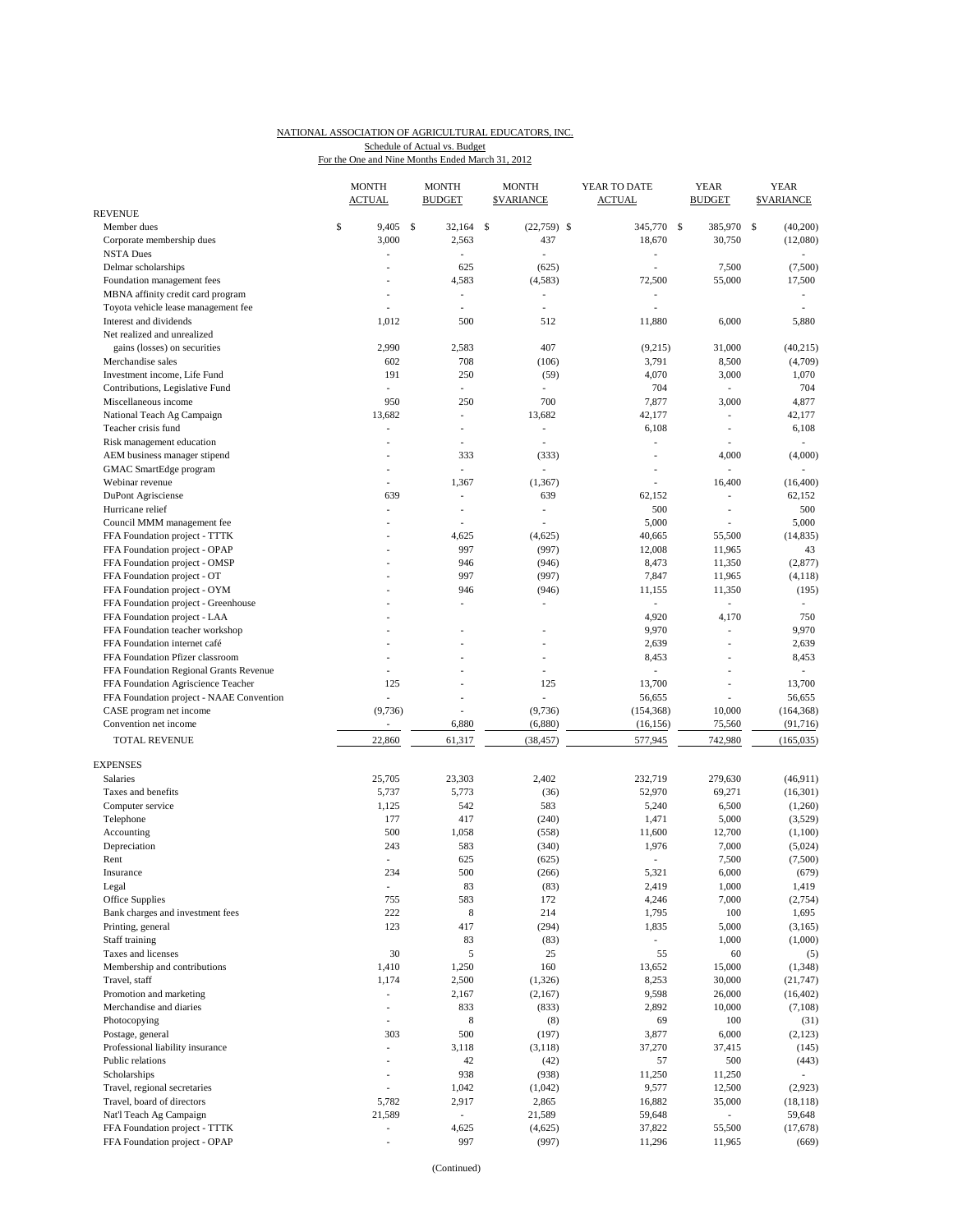### NATIONAL ASSOCIATION OF AGRICULTURAL EDUCATORS, INC. Schedule of Actual vs. Budget

For the One and Nine Months Ended March 31, 2012

|                                     | <b>MONTH</b><br><b>ACTUAL</b> | <b>MONTH</b><br><b>BUDGET</b> | <b>MONTH</b><br><b>SVARIANCE</b> | YEAR TO DATE<br><b>ACTUAL</b> | <b>YEAR</b><br><b>BUDGET</b> | <b>YEAR</b><br><b>SVARIANCE</b> |
|-------------------------------------|-------------------------------|-------------------------------|----------------------------------|-------------------------------|------------------------------|---------------------------------|
| FFA Foundation project - OMSP       |                               | 946                           | (946)                            | 6,522                         | 11,350                       | (4,828)                         |
| FFA Foundation project - OT         |                               | 997                           | (997)                            | 6,866                         | 11,965                       | (5,099)                         |
| FFA Foundation project - OYM        |                               | 946                           | (946)                            | 7,155                         | 11,350                       | (4,195)                         |
| FFA Foundation project - Greenhouse |                               |                               |                                  |                               | ۰                            |                                 |
| FFA Foundation project - LAA        |                               |                               |                                  | 768                           | 4,170                        | (3,402)                         |
| FFA Foundation project - Smart Edge |                               |                               |                                  | 1,100                         | $\overline{a}$               | 1,100                           |
| FFA Foundation teacher workshop     |                               |                               |                                  | 8.981                         |                              | 8,981                           |
| FFA Foundation internet café        |                               |                               |                                  | 2,639                         |                              | 2,639                           |
| FFA Pfizer Classroom                |                               |                               |                                  | 8,409                         | ٠                            | 8,409                           |
| FFA Foundation Regional Grants      |                               |                               |                                  |                               | $\overline{a}$               |                                 |
| FFA Foundation Agrisciense Teachers |                               |                               |                                  | 13,700                        | $\overline{a}$               | 13,700                          |
| DuPont Agriscience                  | 3,512                         |                               | 3,512                            | 37,685                        |                              | 37,685                          |
| GMAC SmartEdge program              |                               |                               |                                  |                               |                              |                                 |
| NPS expense                         | (35)                          | 667                           | (702)                            | 9,215                         | 8.000                        | 1,215                           |
| Webinar expense                     | 99                            | 292                           | (193)                            | 792                           | 3,500                        | (2,708)                         |
| Teacher crisis fund                 |                               |                               |                                  | 1,500                         |                              | 1,500                           |
| Communities of practice expense     |                               | 667                           | (667)                            | 10,751                        | 8,000                        | 2,751                           |
| Substitute teacher hire behinds     |                               | 333                           | (333)                            |                               | 4,000                        | (4,000)                         |
| NSTA dues                           |                               |                               |                                  |                               |                              |                                 |
| Miscellaneous                       |                               |                               |                                  | 578                           |                              | 578                             |
| <b>TOTAL EXPENSES</b>               | 68,685                        | 59,765                        | 8,920                            | 660,451                       | 721,326                      | (60, 875)                       |
| NET INCOME (LOSS)                   | (45, 825)<br>\$               | 1,552<br>-S                   | (47, 377)<br>S                   | $(82,506)$ \$<br>-\$          | 21,654                       | (104, 160)<br>S                 |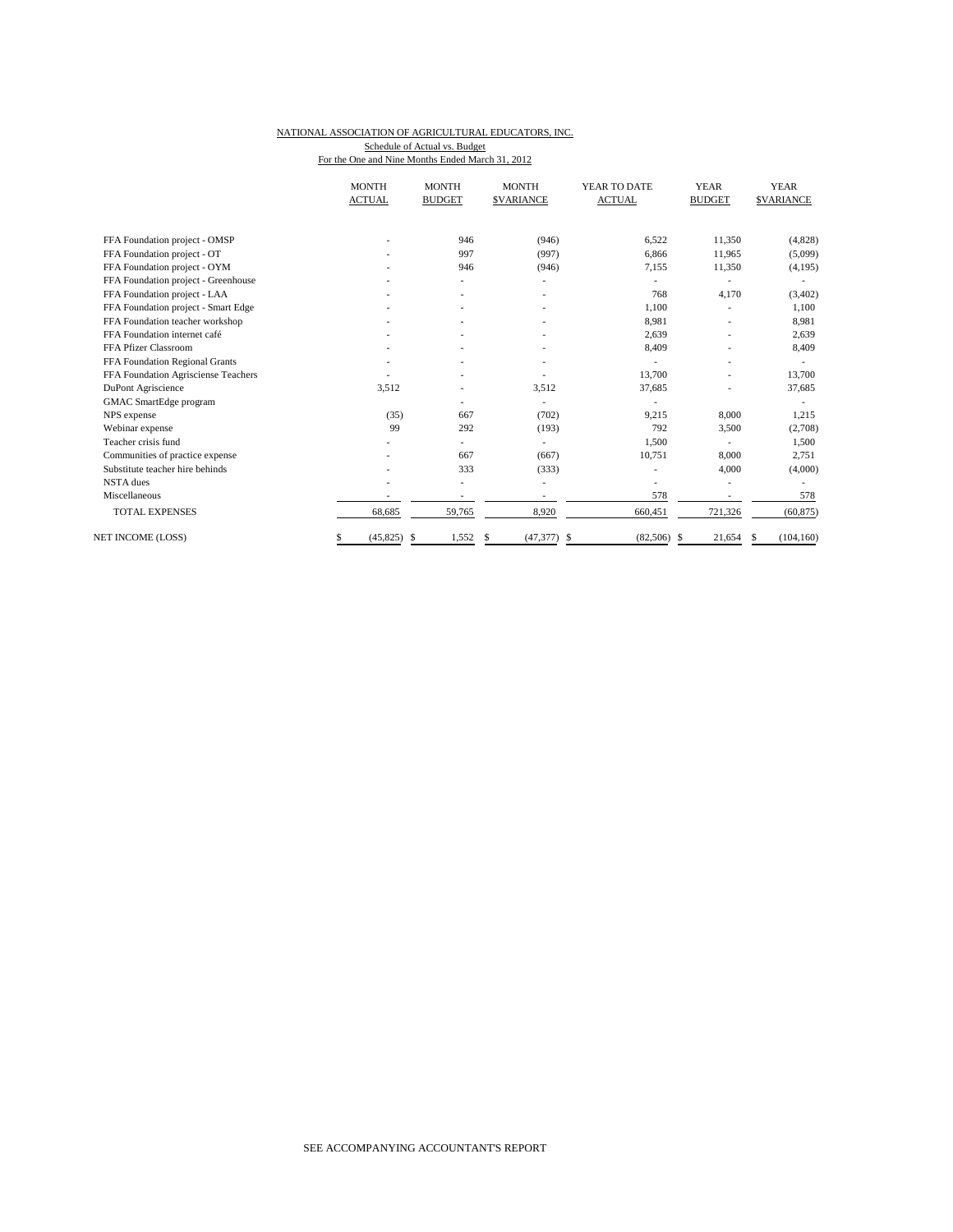#### NATIONAL ASSOCIATION OF AGRICULTURAL EDUCATORS, INC. Schedule of Convention Revenue and Expenses For the One and Nine Months Ended March 31, 2012

|                                           | <b>MONTH</b>  | <b>MONTH</b>             | <b>MONTH</b>                  | YEAR TO DATE             | <b>YEAR</b>              | <b>YEAR</b>      |
|-------------------------------------------|---------------|--------------------------|-------------------------------|--------------------------|--------------------------|------------------|
|                                           | <b>ACTUAL</b> | <b>BUDGET</b>            | <b>SVARIANCE</b>              | <b>ACTUAL</b>            | <b>BUDGET</b>            | <b>SVARIANCE</b> |
| <b>REVENUE</b>                            |               |                          |                               |                          |                          |                  |
| Convention, registration                  | \$            | $\mathsf{s}$<br>7,917    | <sup>\$</sup><br>$(7,917)$ \$ | 82,293 \$                | 95,000 \$                | (12,707)         |
| Convention, tickets/workshops             |               | ÷,                       | L                             | 227                      |                          | 227              |
| Convention, trade show                    |               | 125                      | (125)                         | 300                      | 1,500                    | (1,200)          |
| Convention - Ideas Unlimited              |               |                          | ä,                            | 5.000                    |                          | 5,000            |
| <b>Convention - Teacher Mentor</b>        |               |                          |                               | 5,000                    |                          | 5,000            |
| Convention scholarship fund               |               |                          |                               | 1,389                    | 2,000                    | (611)            |
| Convention, sponsorships - FFA Foundation |               | 3,333                    | (3, 333)                      | ÷,                       | 40,000                   | (40,000)         |
| Convention, host state social             |               | $\overline{a}$           |                               | 7,975                    |                          | 7,975            |
| Convention, sponsorships                  |               | 4,500                    | (4,500)                       | 9,950                    | 54,000                   | (44,050)         |
| <b>TOTAL REVENUE</b>                      | ٠             | 15,875                   | (15, 875)                     | 112,134                  | 192,500                  | (80, 366)        |
| <b>EXPENSES</b>                           |               |                          |                               |                          |                          |                  |
| Convention, plaques and trophies          |               | 167                      | (167)                         | 1,446                    | 2,000                    | (554)            |
| Convention, printing                      |               | 167                      | (167)                         |                          | 2,000                    | (2,000)          |
| Convention, miscellaneous                 |               | 83                       | (83)                          |                          | 1,000                    | (1,000)          |
| Convention, awards                        |               |                          |                               | 8.097                    | 9,000                    | (903)            |
| Convention, photography                   |               |                          |                               | 25                       |                          | 25               |
| Convention, meal functions                |               | 2.500                    | (2,500)                       | 70,230                   | 30,000                   | 40,230           |
| Convention, promotion and marketing       |               | 83                       | (83)                          | 2,782                    | 1,000                    | 1,782            |
| Convention, postage and shipping          |               | 250                      | (250)                         | 472                      | 3,000                    | (2,528)          |
| Convention, equipment rental              |               | 1,000                    | (1,000)                       | 16,800                   | 12,000                   | 4,800            |
| Convention, workshops                     |               |                          |                               |                          |                          |                  |
| Convention, host state social             |               |                          |                               | 7,975                    |                          | 7,975            |
| Convention, speakers                      |               |                          |                               |                          |                          |                  |
| Convention, trade show expense            |               |                          |                               |                          |                          |                  |
| Convention, tour expenses                 |               |                          |                               |                          |                          |                  |
| Convention, committee expense             |               | 245                      | (245)                         | 2,079                    | 2,940                    | (861)            |
| Convention, sponsorships - FFA Foundation |               | 2.667                    | (2,667)                       | ÷.                       | 32,000                   | (32,000)         |
| Convention, travel/board of directors     |               | 1,000                    | (1,000)                       | 14,165                   | 12,000                   | 2,165            |
| Convention, staff travel                  |               | 833                      | (833)                         | 4,219                    | 10,000                   | (5,781)          |
| Convention, other travel                  |               | $\overline{\phantom{a}}$ | ÷,                            | $\overline{\phantom{a}}$ | $\overline{\phantom{a}}$ | $\sim$           |
| <b>TOTAL EXPENSES</b>                     |               | 8,995                    | (8,995)                       | 128,290                  | 116,940                  | 11,350           |
| NET INCOME (LOSS)                         | \$            | \$<br>6,880              | \$<br>(6,880)                 | \$<br>(16, 156)          | 75,560<br>- \$           | (91, 716)<br>S   |